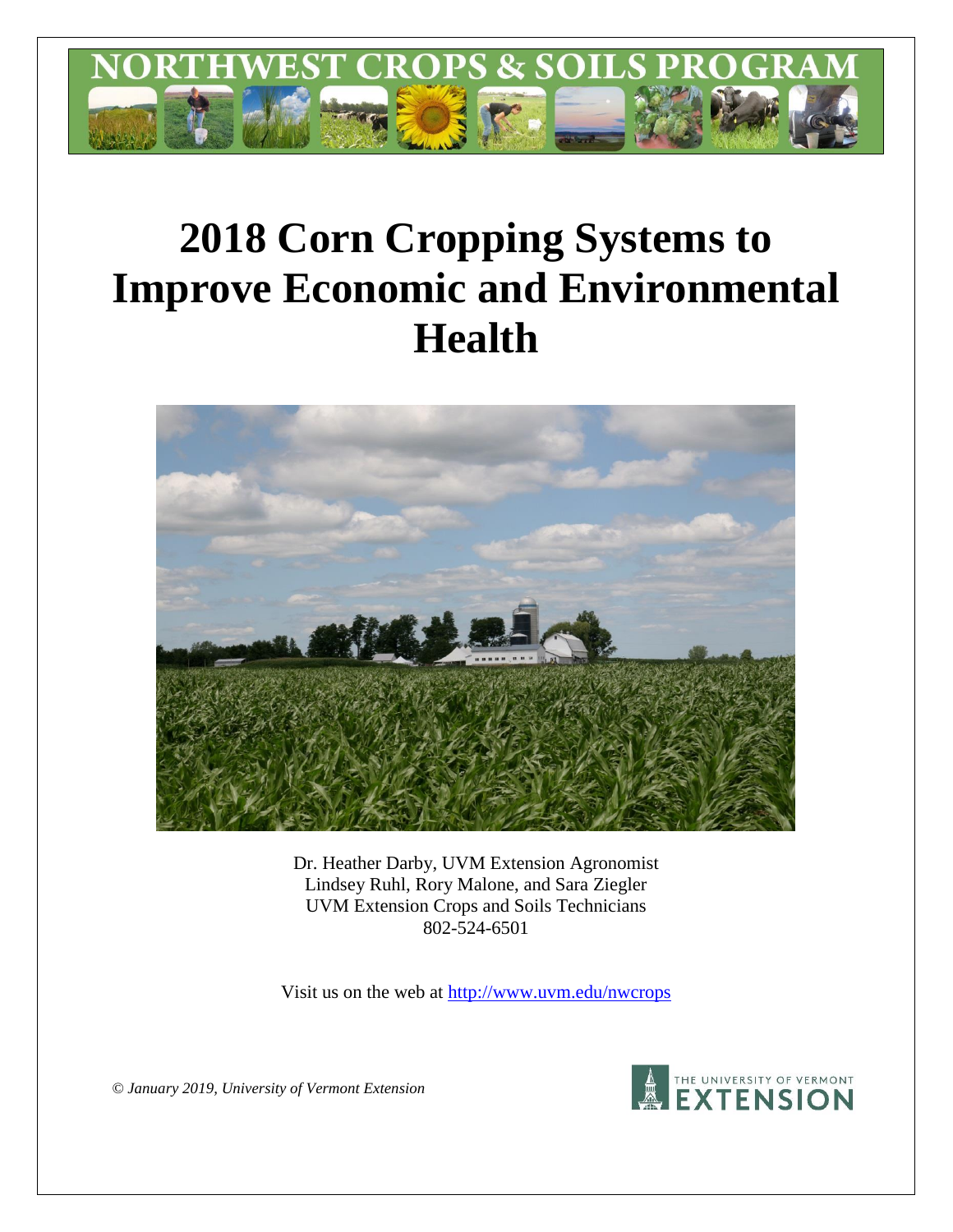#### **2018 CORN CROPPING SYSTEMS TO IMPROVE ECONOMIC AND ENVIRONMENTAL HEALTH Dr. Heather Darby, University of Vermont Extension heather.darby[at]uvm.edu**

In 2018, UVM Extension's Northwest Crops & Soils Program continued a multi-year trial at Borderview Research Farm in Alburgh, VT to assess the impact of corn cropping systems on overall health and productivity of the crop and soil. Yields are important and they affect the bottom line immediately and obviously. Management choices involving crop rotation, tillage, nutrient management, and cover crops also make differences in the long term. Growing corn with practices that enhance soil quality and crop yields improves farm resiliency to both economics and the environment. This project evaluated yield and soil health effects of five different corn rotations: continuous corn, no-till, corn planted in a rotation with perennial forage, corn planted after a cover crop of winter rye, and a perennial forage fescue.

# **MATERIALS AND METHODS**

The corn cropping system trial was established at Borderview Research Farm in Alburgh, VT on 2014. The experimental design was a randomized complete block with replicated treatments of corn grown in various cropping systems (Table 1).

| <b>Crop</b>      | <b>Management method</b>                     | <b>Treatment abbreviation</b> |
|------------------|----------------------------------------------|-------------------------------|
| Corn silage      | Continuous corn, tilled                      | CC.                           |
| Corn silage      | Corn $(5th$ year), in a rotation with fescue | NC.                           |
| Corn silage      | No-till corn in alfalfa/fescue               | NT                            |
| Corn silage      | Winter cover crop, tilled                    | <b>WCCC</b>                   |
| Perennial Forage | Fescue                                       | РF                            |

**Table 1. Corn cropping system specifics for corn yield and soil health, Alburgh, VT, 2018.**

The soil type at the research site was an Amenia silt loam with 0-2% slopes (Table 2). Each cropping system was replicated 4 times in 20' x 50' plots. Soil samples were collected on 7-May and were submitted to the Cornell Soil Health Laboratory for the Comprehensive Assessment of Soil Health analysis. Ten soil samples from five locations within each plot were collected six inches in depth with a trowel, thoroughly mixed, put in a labeled gallon bag, and mailed. Compaction was measured at 0-6 inch depth and 6-12 inch depth by penetrometer twice at the same five locations the soil samples were collected. The compaction measurements and soil types were used by the Cornell Soil Health Laboratory to calculate surface and sub-surface hardness (psi).

Percent aggregate stability was measured by Cornell Sprinkle Infiltrometer and indicates ability of soil to resist erosion. Percent available water capacity was measured by placing soil samples on ceramic plates that are inserted into high pressure chambers to determine field capacity and permanent wilting point. Percent organic matter was measured by loss on ignition when soils are dried at 105℃ to remove water then ashed for two hours at 500℃. Active carbon (active C mg/soil kg) was measured with potassium permanganate and is used as an indicator of available carbon (i.e. food source) for the microbial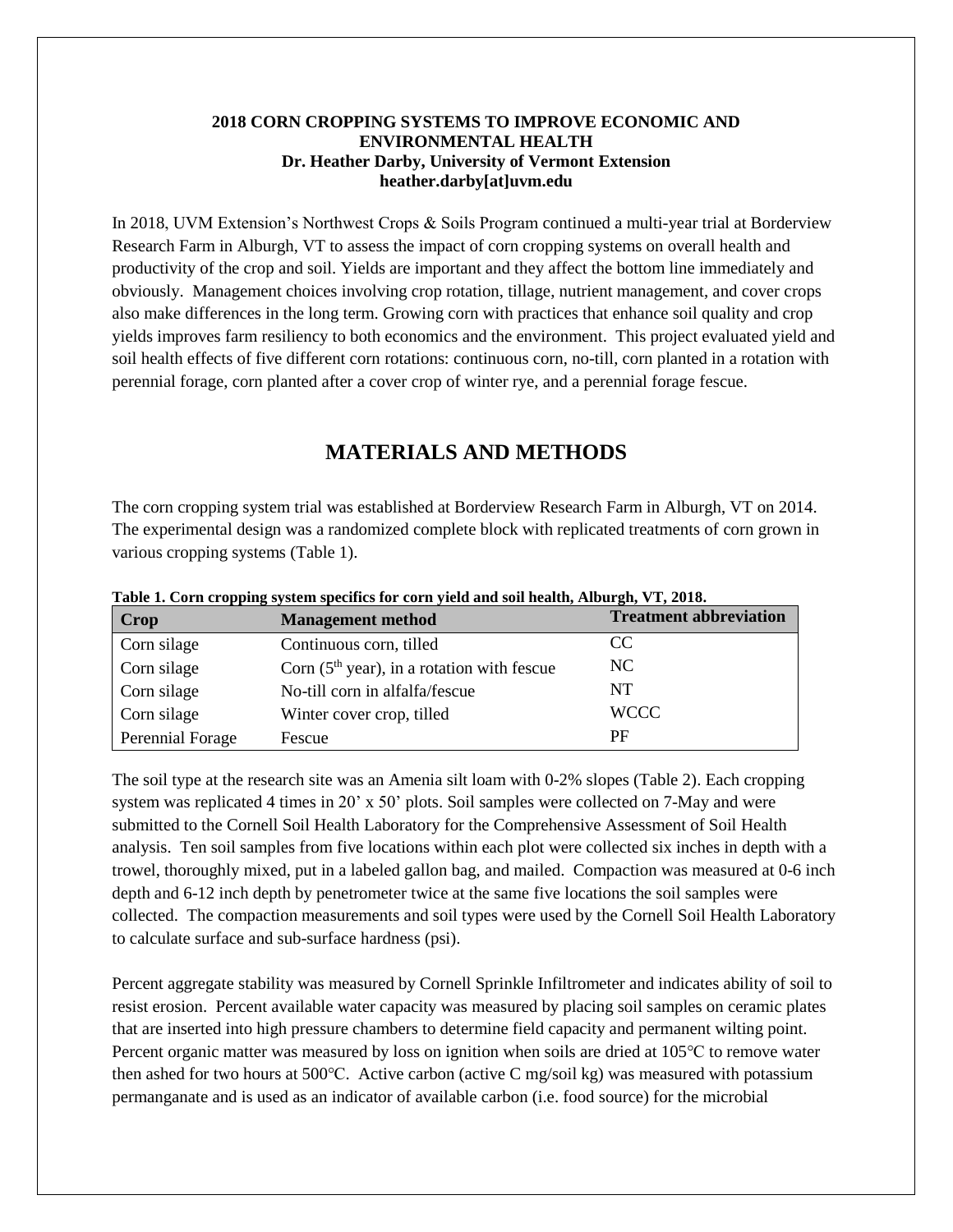community. Soil proteins (N mg/soil g) are measured with citrate buffer extract, then autoclaved. This measurement is used to quantify organically bound nitrogen that microbial activity can mineralize from soil organic matter and make plant-available. Soil respiration  $(CO_2 \text{ mg/soil g})$  is measured by amount of CO2 released over a 4 day incubation period and is used to quantify metabolic activity of the soil microbial community.

The corn variety was Dyna Gro's D32VC56, which has a relative maturity (RM) of 92 days. The winter rye cover crop in the NC, CC, and WCCC treatments was plowed on 16-May. Corn was seeded in 30" rows on 16-May with a John Deere 1750 corn planter. Due to planting error, corn was seeded at 17,000 seeds per acre. At planting, 250 lbs per acre of a 19-19-19 starter fertilizer was applied.

| <b>Location</b>                              | <b>Borderview Research Farm - Alburgh, VT</b>                                                                         |  |  |  |  |
|----------------------------------------------|-----------------------------------------------------------------------------------------------------------------------|--|--|--|--|
| Soil type                                    | Amenia silt loam, 0-2% slope                                                                                          |  |  |  |  |
| <b>Previous crop</b>                         | Corn or Alfalfa/Fescue                                                                                                |  |  |  |  |
| Plot size (ft)                               | $20 \times 50$                                                                                                        |  |  |  |  |
| <b>Replications</b>                          | 4                                                                                                                     |  |  |  |  |
| <b>Management treatments</b>                 | Tilled continuous corn (CC), tilled rye cover crop (WCCC),<br>tilled fescue (NC), no-till (NT), perennial forage (PF) |  |  |  |  |
| <b>Corn variety</b>                          | Dyna Gro D32RR56 (92 RM)                                                                                              |  |  |  |  |
| Seeding rates (seeds $ac^{-1}$ )             | 17,000                                                                                                                |  |  |  |  |
| <b>Planting equipment</b>                    | John Deere 1750 corn planter                                                                                          |  |  |  |  |
| <b>Plow</b> date                             | $16$ -May                                                                                                             |  |  |  |  |
| <b>Planting date</b>                         | $16$ -May                                                                                                             |  |  |  |  |
| Row width (in.)                              | 30                                                                                                                    |  |  |  |  |
| <b>Corn Starter fertilizer (at planting)</b> | 250 lbs $ac^{-1}$ 19-19-19                                                                                            |  |  |  |  |
| <b>Chemical weed control for corn</b>        | 3 pt. Lumax <sup>®</sup> ac <sup>-1</sup> , 24-May<br>1.5 oz Accent <sup>®</sup> $ac^{-1}$ , 9-Jun                    |  |  |  |  |
| <b>Additional fertilizer (corn topdress)</b> | 200 lbs $ac^{-1}$ urea (46-0-0), 27-Jun                                                                               |  |  |  |  |
| Forage 1 <sup>st</sup> cut date              | $24$ -May                                                                                                             |  |  |  |  |
| Forage 2 <sup>nd</sup> cut date              | $29$ -Jun                                                                                                             |  |  |  |  |
| Forage 3rd cut date                          | $27$ -Aug                                                                                                             |  |  |  |  |
| <b>Corn harvest date</b>                     | 5-Sep                                                                                                                 |  |  |  |  |

**Table 2. Agronomic information for corn cropping system, Alburgh, VT, 2018.**

On 24-May, 3 pints of Lumax® were applied per acre for weed control on corn plots. A subsequent application of 1.5 oz of Accent® was spot applied per acre for weed control on 9-Jun. Corn was topdressed with nitrogen fertilizer by broadcast according to Pre-Sidedress Nitrite Test (PSNT) recommendations on 27-Jun. (Table 6). The PSNT soil samples were collected with a 1-inch diameter Oakfield core to six inches in depth at five locations per plot. The samples were combined by plot and analyzed by UVM's Agricultural and Environmental Testing Laboratory using KCl extract and ion chromatograph.

Corn was harvested for silage on 5-Sep with a John Deere 2-row chopper, and weighed in a wagon fitted with scales. Corn populations were determined by counting number of corn plants in 17.5 feet section in the middle two rows of each plot. Corn borer and corn rootworm populations were based on number of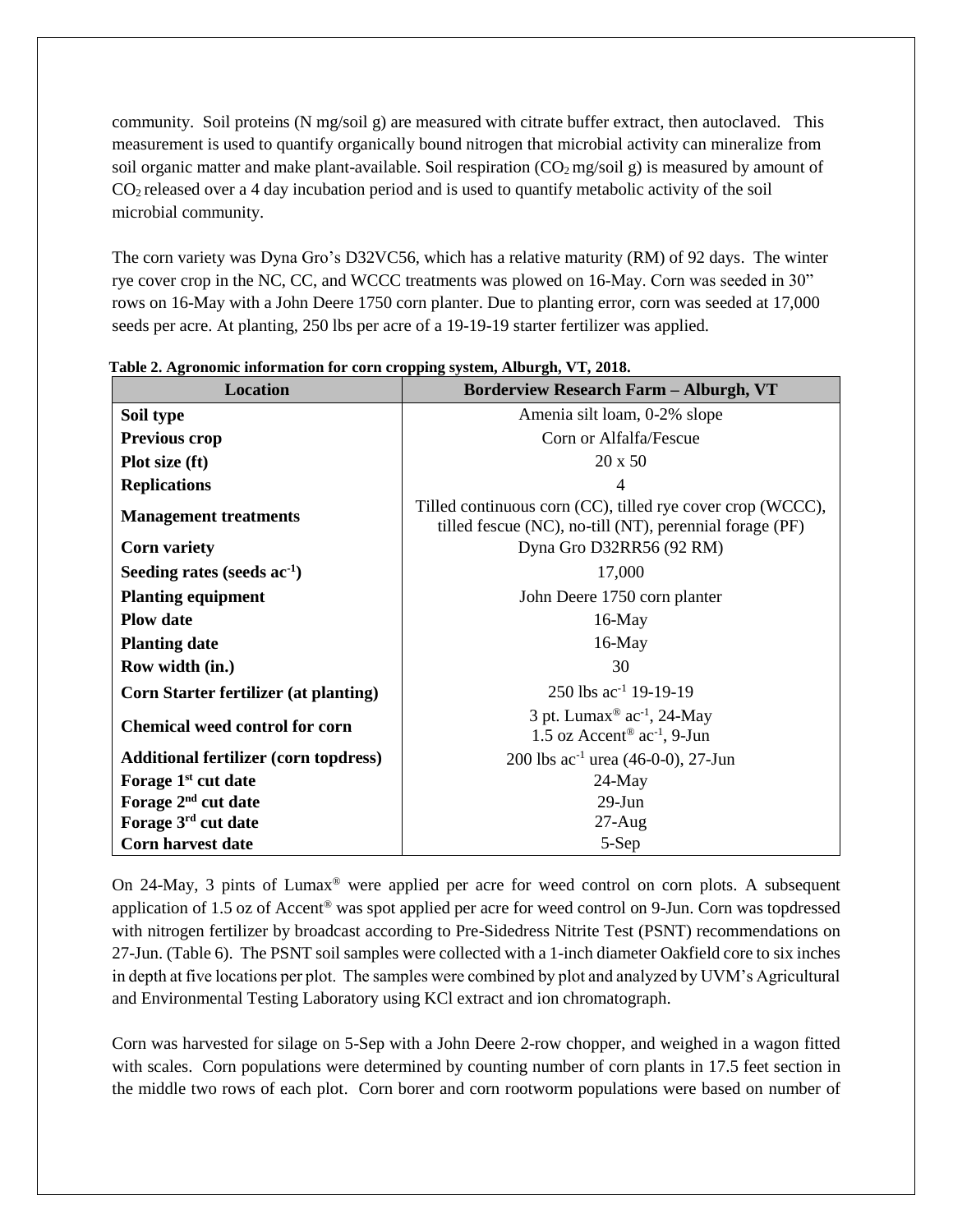damaged plants observed per plot. Dry matter yields were calculated and yields were adjusted to 35% dry matter. Silage quality was analyzed using the FOSS NIRS (near infrared reflectance spectroscopy) DS2500 Feed and Forage analyzer. Dried and coarsely-ground plot samples were brought to the UVM's Cereal Grain Testing Laboratory where they were reground using a cyclone sample mill (1mm screen) from the UDY Corporation. The samples were then analyzed using the FOSS NIRS DS2500 for crude protein (CP), acid detergent fiber (ADF), neutral detergent fiber (NDF), 30-hour digestible NDF (NDFD), total digestible nutrients (TDN), and Net Energy-Lactation (NEL).

Perennial forage was harvested and weighed with a Carter Forage Harvester fitted with scales in two 3' x 50' strips on 24-May, 29-Jun, and 27-Aug in fescue treatments. Perennial forage moisture and dry matter yield were calculated and yields adjusted to 35% dry matter. An approximate two pound subsample of the harvested material from each strip was collected, dried, ground, and then analyzed at the University of Vermont's Cereal Grain Testing Laboratory, Burlington, VT, for quality analysis with the methods outlined above. CP, ADF, NDF and 48-hour digestible NDF (NDFD) were determined.

Mixtures of true proteins, composed of amino acids and non-protein nitrogen, make up the CP content of forages. The CP content of forages is determined by measuring the amount of nitrogen and multiplying by 6.25. The bulky characteristics of forage come from fiber. Forage feeding values are negatively associated with fiber since the less digestible portions of plants are contained in the fiber fraction. The detergent fiber analysis system separates forages into two parts: cell contents, which include sugars, starches, proteins, non-protein nitrogen, fats and other highly digestible compounds; and the less digestible components found in the fiber fraction. The total fiber content of forage is contained in the neutral detergent fiber (NDF). Chemically, this fraction includes cellulose, hemicellulose, and lignin. Because of these chemical components and their association with the bulkiness of feeds, NDF is closely related to feed intake and rumen fill in cows. In recent years, the need to determine rates of digestion in the rumen of the cow has led to the development of NDFD. This in vitro digestibility calculation is very important when looking at how fast feed is being digested and passed through the cow's rumen. Higher rates of digestion lead to higher dry matter intakes and higher milk production levels. Similar types of feeds can have varying NDFD values based on growing conditions and a variety of other factors. In this research, the NDFD calculations are based on 48-hour in vitro testing.

Net energy for lactation (NEL) is calculated based on concentrations of NDF and ADF. NE<sup>L</sup> can be used as a tool to determine the quality of a ration, but should not be considered the sole indicator of the quality of a feed, as NE<sup>L</sup> is affected by the quantity of a cow's dry matter intake, the speed at which her ration is consumed, the contents of the ration, feeding practices, the level of her production, and many other factors. Most labs calculate NE<sub>L</sub> at an intake of three times maintenance. Starch can also have an effect on NE<sub>L</sub>, where the greater the starch content, the higher the  $NE<sub>L</sub>$  (measured in Mcal per pound of silage), up to a certain point. High grain corn silage can have average starch values exceeding 40%, although levels greater than 30% are not considered to affect energy content, and might in fact have a negative impact on digestion. Starch levels vary from field to field, depending on growing conditions and variety.

Milk per acre and milk per ton of harvested feed are two measurements used to combine yield with quality and arrive at a benchmark number indicating how much revenue in milk can be produced from an acre or a ton of corn silage. This calculation relies heavily on the NE<sup>L</sup> calculation and can be used to make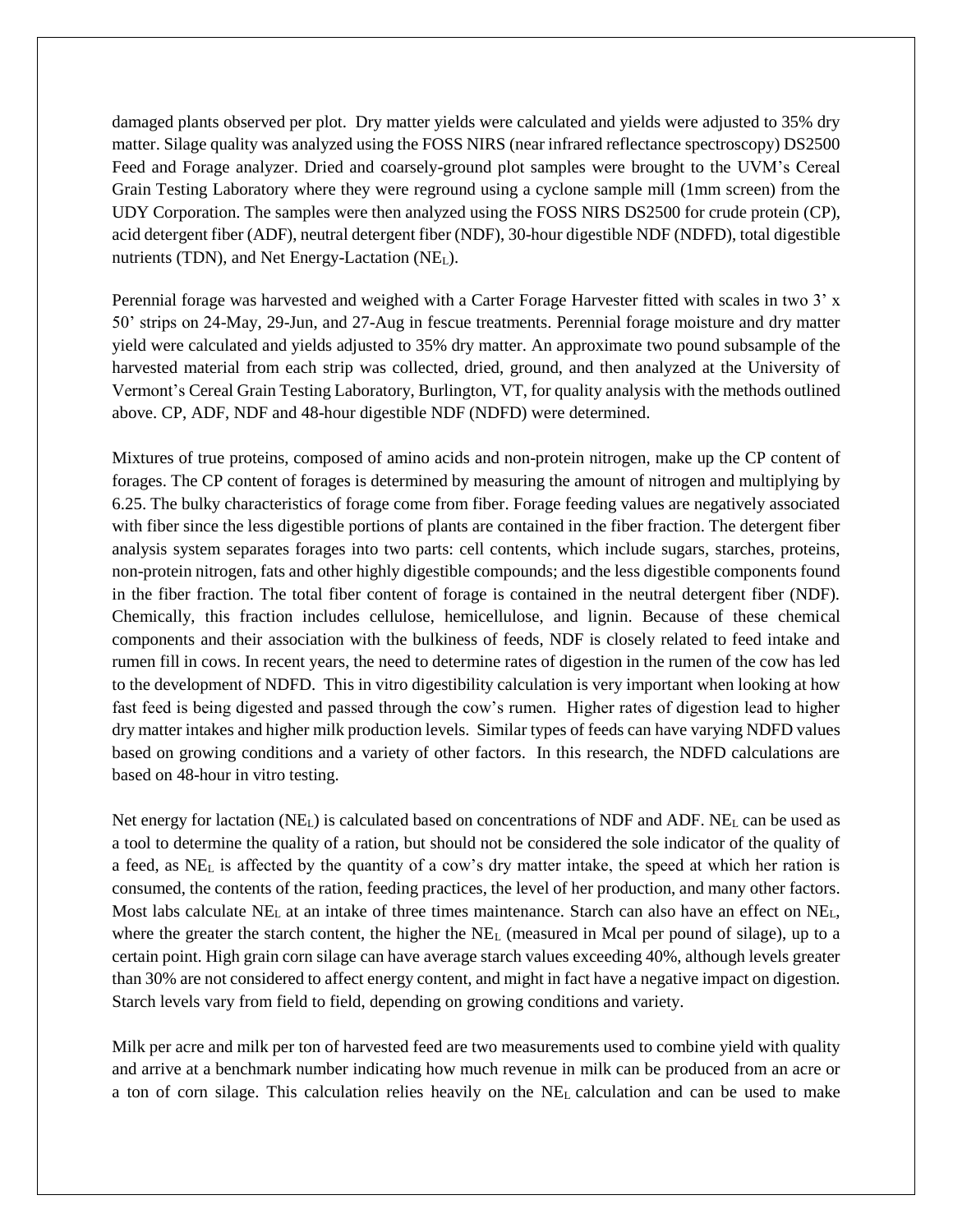generalizations about data, but other considerations should be analyzed when including milk per ton or milk per acre in the decision making process.

Yield data and stand characteristics were analyzed using mixed model analysis using the mixed procedure of SAS (SAS Institute, 1999). Replications within trials were treated as random effects, and corn cropping systems were treated as fixed. Treatment mean comparisons were made using the Least Significant Difference (LSD) procedure when the F-test was considered significant ( $p<0.10$ ).

Variations in yield and quality can occur because of variations in genetics, soil, weather, and other growing conditions. Statistical analysis makes it possible to determine whether a difference among hybrids is real or whether it might have occurred due to other variations in the field. At the bottom of each table a LSD value is presented for each variable (i.e. yield). Least Significant Differences (LSDs) at the 0.10 level of significance are shown. Where the difference between two hybrids within a column is equal to or greater than the LSD value at the bottom of the column, you can be sure that for 9 out of 10 times, there is a real difference between the two hybrids. Hybrids that were not significantly lower in performance than the

highest hybrid in a particular column are indicated with an asterisk. In the following example, hybrid C is significantly different from hybrid A but not from hybrid B. The difference between C and B is equal to 1.5, which is less than the LSD value of 2.0. This means that these hybrids did not differ in yield. The difference between C and A is equal to 3.0 which is greater than the LSD value of 2.0. This means that the yields of these hybrids were significantly different

| <b>Treatment</b> | - Yield |
|------------------|---------|
| A                | 6.0     |
| B                | $7.5*$  |
| C                | 9.0     |
| <b>LSD</b>       | 2.0     |

from one another. The asterisk indicates that hybrid B was not significantly lower than the top yielding hybrid C, indicated in bold.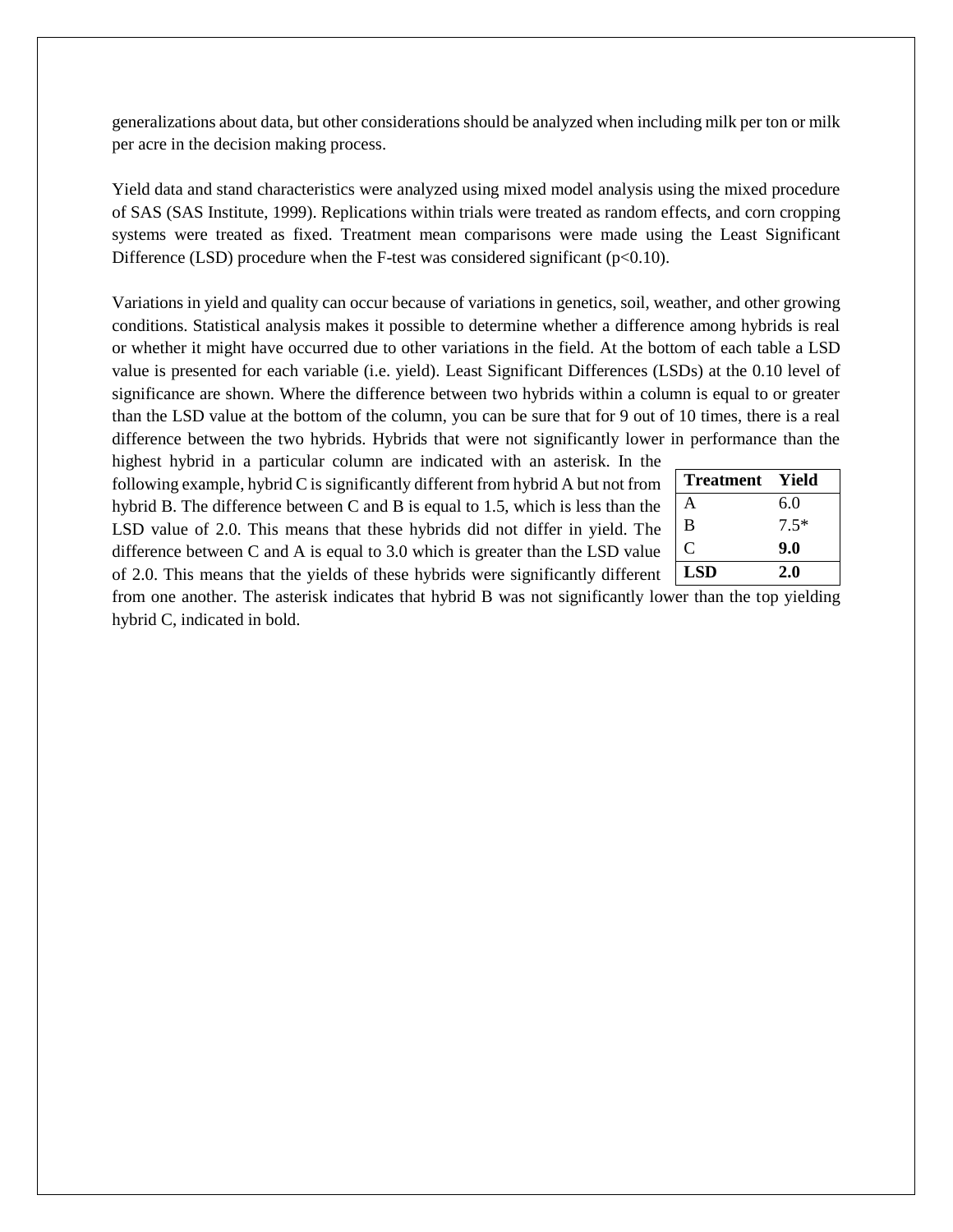# **RESULTS**

#### **Weather Data**

Weather data were collected with an onsite Davis Instruments Vantage Pro2 weather station equipped with a WeatherLink data logger. Temperature, precipitation, and accumulation of Growing Degree Days (GDDs) are consolidated for the 2018 growing season (Table 3 and Table 4). Historical weather data are from 1981- 2010 at cooperative observation stations in Burlington, VT, approximately 45 miles from Alburgh, VT.

Especially compared to last year, which felt cooler and wetter than normal, 2018 was much drier and warmer than the 30-year average (Table 3). Although June was a little cooler than usual, May-August, was an average of 6.4° F higher and received 2.7 inches less rainfall. There were a total of 2651 Growing Degree Days (GDDs) for corn for May through September—440 GDDs more than the historical average (Table 3). There were a total of 4054 GDDs for forages for April through September — 351 GDDs more than the historical average (Table 4).

| Alburgh, VT                       | May     | June    | July    | August  | September |
|-----------------------------------|---------|---------|---------|---------|-----------|
| Average temperature $(^{\circ}F)$ | 59.5    | 64.4    | 74.1    | 72.8    | 63.4      |
| Departure from normal             | 3.10    | $-1.38$ | 3.51    | 3.96    | 2.76      |
|                                   |         |         |         |         |           |
| Precipitation (inches)            | 1.9     | 3.7     | 2.4     | 3.0     | 3.5       |
| Departure from normal             | $-1.51$ | 0.05    | $-1.72$ | $-0.95$ | $-0.16$   |
|                                   |         |         |         |         |           |
| Corn GDDs (base $50^{\circ}F$ )   | 352     | 447     | 728     | 696     | 427       |
| Departure from normal             | 154     | $-27$   | 88      | 115     | 109       |

**Table 3. Consolidated weather data and GDDs for corn, Alburgh, VT, 2018.**

Based on weather data from a Davis Instruments Vantage Pro2 with WeatherLink data logger. Historical averages are for 30 years of NOAA data (1981-2010) from Burlington, VT.

| Table 4. Consolidated weather data and GDDs for perennial forage, Alburgh, VT, 2018. |  |  |  |  |
|--------------------------------------------------------------------------------------|--|--|--|--|
|                                                                                      |  |  |  |  |

| Alburgh, VT                       | April   | May     | $\sim$<br>June | $\sim$<br>July | <b>August</b> | September |
|-----------------------------------|---------|---------|----------------|----------------|---------------|-----------|
| Average temperature $(^{\circ}F)$ | 39.2    | 59.5    | 64.4           | 74.1           | 72.8          | 63.4      |
| Departure from normal             | $-5.58$ | 3.10    | $-1.38$        | 3.51           | 3.96          | 2.76      |
|                                   |         |         |                |                |               |           |
| Precipitation (inches)            | 4.4     | 1.9     | 3.7            | 2.4            | 3.0           | 3.5       |
| Departure from normal             | 1.61    | $-1.51$ | 0.05           | $-1.72$        | $-0.95$       | $-0.16$   |
|                                   |         |         |                |                |               |           |
| Perennial forage GDDs (base 32°F) | 118     | 582     | 701            | 1007           | 974           | 671       |
| Departure from normal             |         | 105     | $-43$          | 89             | 112           | 83        |

Based on weather data from a Davis Instruments Vantage Pro2 with WeatherLink data logger. Historical averages are for 30 years of NOAA data (1981-2010) from Burlington, VT.

#### **Soil Data**

On 7-May, before planting corn, soil samples were collected on all plots (Table 5). Overall treatments that were in PF had superior soil quality when compared to any of the corn cropping systems. For the last four years, the PF treatments consistently had significantly higher soil respiration than other treatments. Among the corn treatments, the NT treatment had the highest aggregate stability, organic matter, active carbon, soil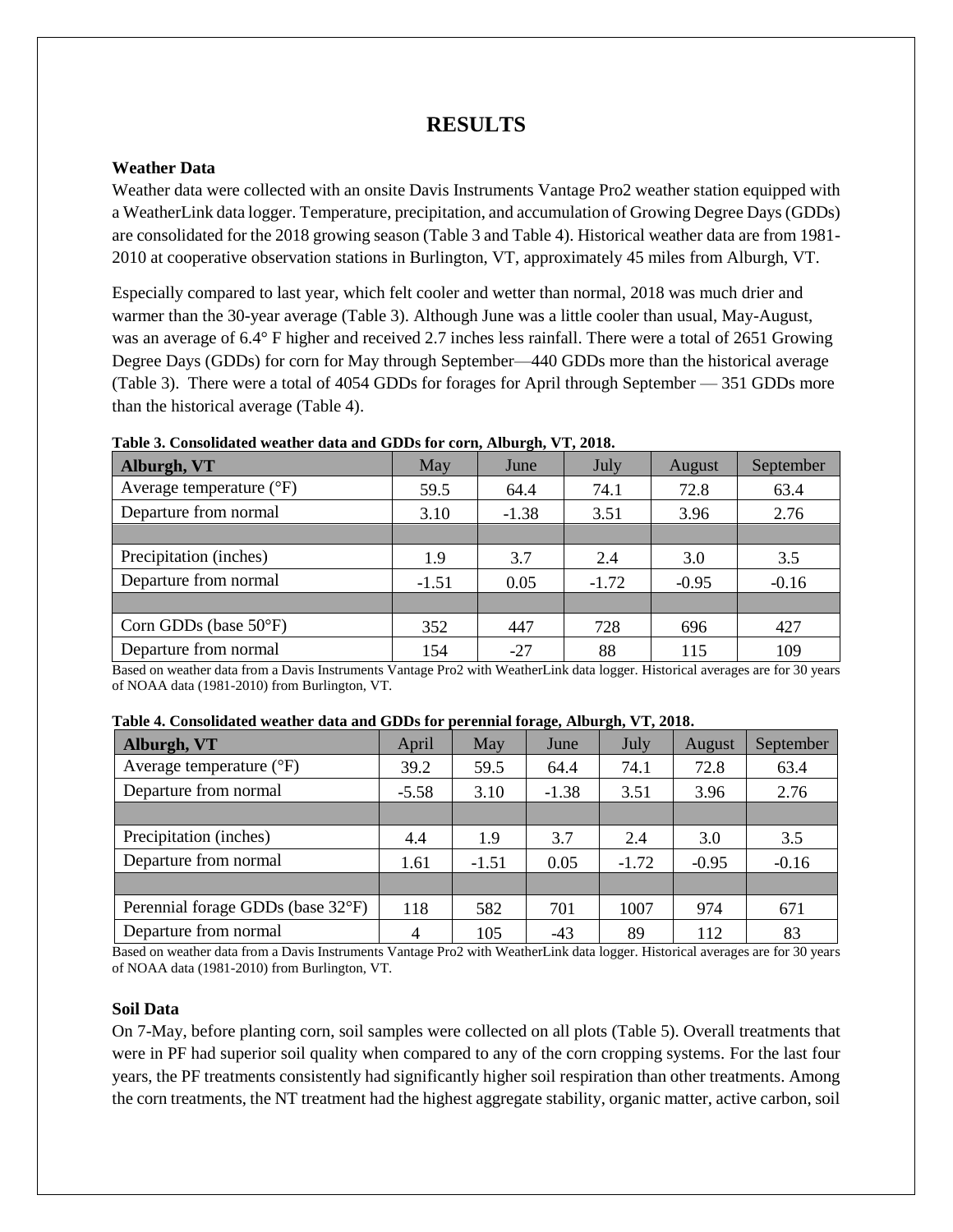proteins, and soil respiration. It was not significantly different from PF for aggregate stability and soil proteins, but significantly different from the other corn systems.

|                           |                                                | <b>Available</b>           |                                   | Sub-                       |                                    |                                | <b>Soil</b>                        | <b>Soil</b>                                    |
|---------------------------|------------------------------------------------|----------------------------|-----------------------------------|----------------------------|------------------------------------|--------------------------------|------------------------------------|------------------------------------------------|
| <b>Cropping</b><br>system | <b>Aggregate</b><br>stability<br>$\frac{0}{0}$ | water<br>capacity<br>(m/m) | <b>Surface</b><br>hardness<br>psi | surface<br>hardness<br>psi | Organic<br>matter<br>$\frac{0}{0}$ | <b>Active</b><br>carbon<br>ppm | proteins<br>$(N \, mg)$<br>soil g) | respiration<br>(CO <sub>2</sub> mg)<br>soil g) |
| CC                        | 29.7                                           | 0.298                      | $70.6*$                           | 168                        | 4.07                               | 546                            | 7.52                               | 0.438                                          |
| NC                        | 32.3                                           | 0.302                      | 66.9                              | $173*$                     | 4.22                               | 509                            | 7.32                               | 0.508                                          |
| NT                        | $56.7*$                                        | 0.269                      | 92.3                              | $176*$                     | 4.34                               | 570                            | $8.51*$                            | 0.569                                          |
| <b>WCCC</b>               | 34.8                                           | 0.265                      | 81.6                              | $169*$                     | 4.09                               | 562                            | 7.30                               | 0.519                                          |
| PF                        | 65.0                                           | 0.279                      | 107                               | 200                        | 4.88                               | 648                            | 8.66                               | 0.870                                          |
| LSD(0.10)                 | 9.43                                           | <b>NS</b>                  | 11.6                              | 14.7                       | 0.305                              | <b>NS</b>                      | 0.910                              | 0.075                                          |
| <b>Trial Mean</b>         | 44.7                                           | 0.282                      | 83.7                              | 177                        | 4.3                                | 567                            | 7.86                               | 0.581                                          |

**Table 5. Soil quality for five corn cropping systems, Alburgh, VT, 2018.**

\* Treatments with an asterisk did not perform significantly lower than the top-performing treatment in a particular column shown in **bold.**

NS – No significant difference was determined among the treatments.

On 19-Jun, soil samples were collected for PSNT analysis (Table 6). The mean soil nitrate-N (NO<sup>-3</sup>) among the treatments was 17.4 ppm with a mean N recommendation of  $72.2$  N lb ac<sup>-1</sup>. There were no significant differences in PSNT results or N recommendations. Nitrogen, in the form of urea, was applied to the corn treatments to meet the most demanding treatment, NT, at a rate of  $110 \text{ N}$  lb ac<sup>-1</sup>.

#### **Table 6. Soil nitrate-N and N recommendations for medium and high yield potential, Alburgh, VT, 2018.**

| <b>Corn cropping system</b> | $NO^{-3}$ -N | N recommendation for           |
|-----------------------------|--------------|--------------------------------|
|                             | (ppm)        | $25$ ton ac <sup>-1</sup> corn |
| CC                          | 17.0         | 68.8                           |
| NC                          | 21.8         | 55.0                           |
| NT                          | 10.3         | 111                            |
| <b>WCCC</b>                 | 20.5         | 53.8                           |
| LSD(0.10)                   | <b>NS</b>    | <b>NS</b>                      |
| <b>Trial Mean</b>           | 17.4         | 72.2                           |

Treatments shown in **bold** are top-performing in a particular column.

NS – No significant difference was determined.

#### **Corn Silage Results**

On 5-Sep, data was collected on corn silage populations and plots were harvested to determine moisture and yield (Table 7). There was no statistical difference between corn populations in the corn cropping systems. This year, there was a five-ton difference between the lowest yielding treatment (NT) and the highest yielding treatment (NC). The NT treatment had significantly lower yields than the other corn treatments.

Pest and disease scouting occurred in 17.5 feet length in each plot when corn was in V5 stage on 19-Jun (data not shown). No disease was noted at the V5 stage. However, pest pressure was slight. The only core borer presence was on one plant in the CC treatment. The only wireworm presence was on one plant in the WCCC treatment. Minimal thrip presence was noted in one plot of each treatment.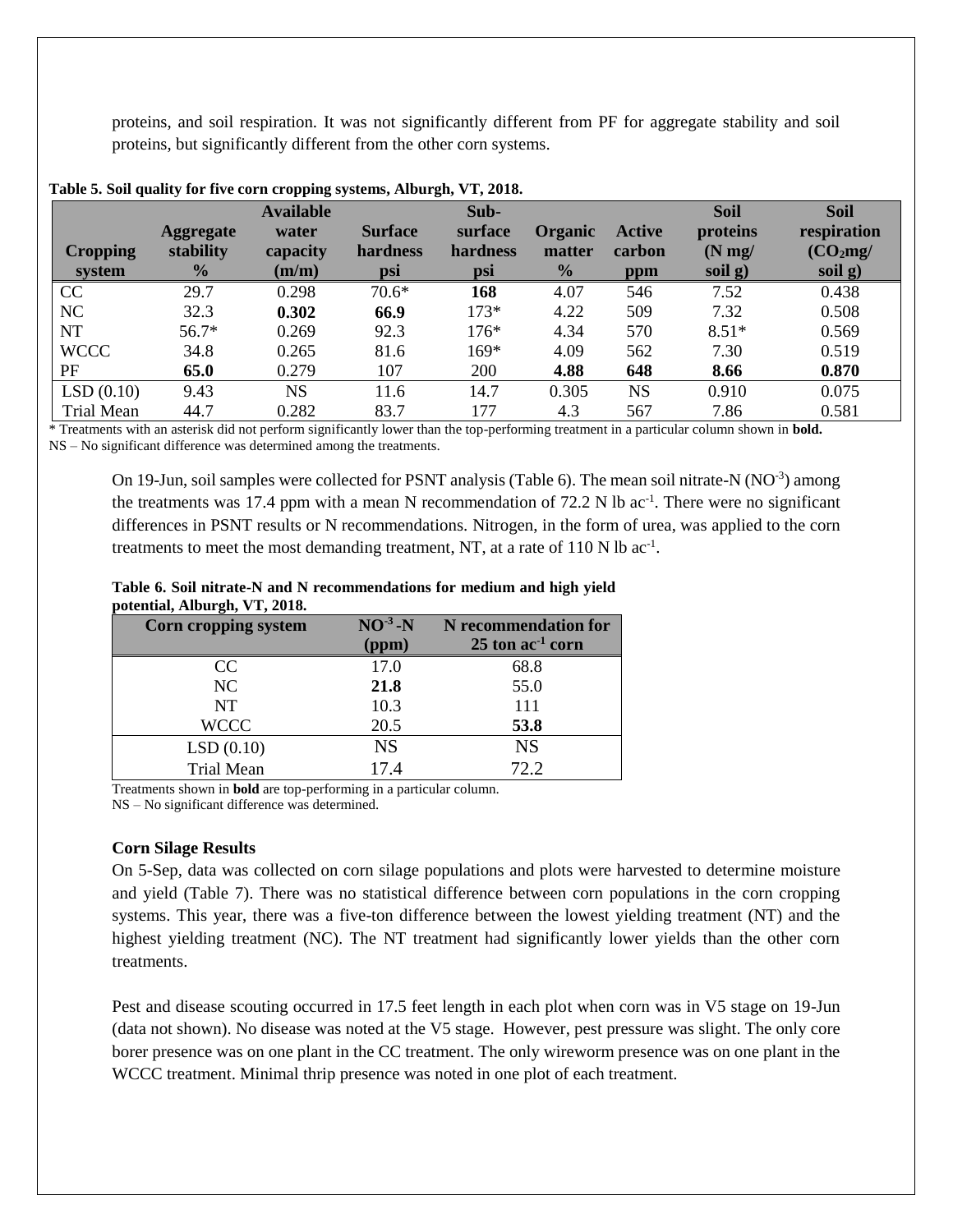| <b>Corn cropping</b><br>system | <b>Harvest</b><br>population<br>plants ac <sup>-1</sup> | <b>Harvest dry</b><br>matter % | <b>Yield at</b><br>35% DM<br>ton $ac^{-1}$ |
|--------------------------------|---------------------------------------------------------|--------------------------------|--------------------------------------------|
| CC                             | 12,000                                                  | 37.2                           | $15.1*$                                    |
| NC                             | 11,875                                                  | 37.0                           | 16.3                                       |
| <b>NT</b>                      | 12,125                                                  | 36.4                           | 13.0                                       |
| <b>WCCC</b>                    | 13,125                                                  | 37.3                           | $15.0*$                                    |
| LSD(0.10)                      | <b>NS</b>                                               | <b>NS</b>                      | 1.82                                       |
| Trial mean                     | 12,281                                                  | 37.0                           | 14.9                                       |

**Table 7. Corn silage population, harvest dry matter and yield by treatment, Alburgh, VT, 2018.**

\* Treatments with an asterisk did not perform significantly lower than the top-performing treatment shown in **bold** in a particular column.

NS – No significant difference was determined.

Standard components of corn silage quality were analyzed (Table 8). There were no significant differences in quality among cropping systems. In previous years, there has been some statistically significant differences in quality among treatments. This year was a particularly hard growing season, which may have acted as an equalizer, decreasing silage quality to a minimum.

|               |           |            |            |            |                 |            | <b>Milk</b> |
|---------------|-----------|------------|------------|------------|-----------------|------------|-------------|
| Corn cropping | $\bf CP$  | <b>ADF</b> | <b>NDF</b> | <b>TDN</b> | NE <sub>L</sub> | <b>lbs</b> | lbs         |
| system        | % of DM   | % of DM    | % of DM    | % of DM    | Mcal $lb^{-1}$  | $ton-1$    | $ac^{-1}$   |
| CC            | 9.0       | 25.3       | 45.4       | 68.0       | 0.661           | 3,035      | 12,473      |
| NC            | 9.2       | 25.7       | 45.5       | 68.3       | 0.665           | 3,062      | 12,738      |
| <b>NT</b>     | 9.1       | 25.5       | 45.7       | 66.0       | 0.640           | 2,889      | 12,943      |
| <b>WCCC</b>   | 9.3       | 25.1       | 44.9       | 68.3       | 0.664           | 3,055      | 12,943      |
| LSD(0.10)     | <b>NS</b> | NS         | <b>NS</b>  | <b>NS</b>  | NS              | NS         | <b>NS</b>   |
| Trial mean    | 9.2       | 25.4       | 45.4       | 67.7       | 0.658           | 3,010      | 12,597      |

#### **Table 8. Impact of cropping systems on corn silage quality, 2018.**

Treatments shown in **bold** are top-performing in a particular column.

NS – No significant difference was observed between treatments.

### **Perennial Forage Data**

The perennial forage plots were analyzed for basic quality parameters (Table 9). Each subsequent cut produced an increasingly significantly higher dry matter yield, up to the highest value at the 3<sup>rd</sup> cut. Crude protein significantly decreased with each subsequent cut. For NDF, while the  $1<sup>st</sup>$  cut was significantly lower, the 2<sup>nd</sup> and 3rd cuts were not significantly different from each other. The first cut had the most metrics indicating higher quality (higher CP, lower ADF, and lower NDF) than the other cuts. The 3<sup>rd</sup> cut had the highest NDFD and the highest yield.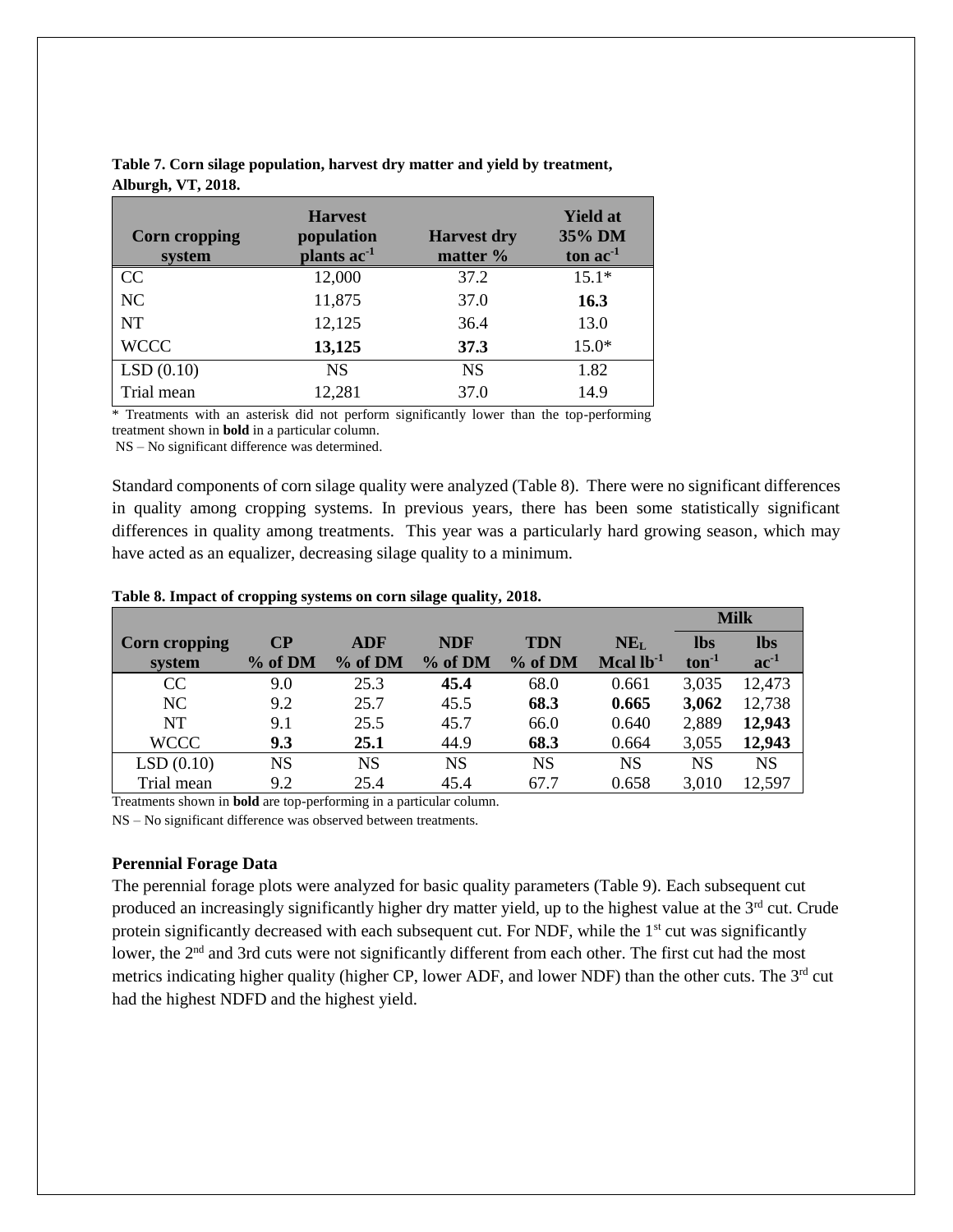| <b>Alfalfa/Fescue</b> | $\bf CP$ | <b>ADF</b> | <b>NDF</b> | <b>NDFD</b> | Yield                |
|-----------------------|----------|------------|------------|-------------|----------------------|
| cutting               | $%$ of   | $%$ of     | $%$ of     | $%$ of      | $%$ DM               |
|                       | DM       | DM         | DM         | <b>NDF</b>  | $t$ ac <sup>-1</sup> |
| $1st$ cut 24-May      | 17.6     | 25.1       | 47.1       | 34.7        | 0.752                |
| $2nd$ cut 29-Jun      | 14.8     | 31.2       | 54.7       | 30.7        | 1.36                 |
| $3rd$ cut 27-Aug      | 13.4     | 29.3       | 54.7       | 35.6        | 2.38                 |
| LSD(0.10)             | 1.24     | 1.24       | 3.13       | 0.793       | 0.415                |
| Trial mean            | 15.3     | 28.5       | 52.2       | 33.7        | 1.50                 |

**Table 9. Impact of harvest date on perennial forage quality, 2018.**

Treatments shown in **bold** are top-performing in a particular column.

## **DISCUSSION**

The goal of this project is to monitor soil and crop health in these cropping systems over a five-year period. Based on the analysis of the data, some conclusions can be made about the results of this year's trial. In terms of soil quality, PF systems performed best overall, with the exception of available water capacity, surface, and subsurface hardness, where it was the lowest performing treatment. This makes sense to some extent as the soil has not been aerated in these plots compared to other treatments. It also indicates that perennial forage crops may benefit from soil aeration to help alleviate soil compaction and improve nutrient cycling, water infiltration, and yields. We would expect fields with tillage to have less compact surface layers. The NC and WCCC treatments had the lowest surface compaction.

There were some soil quality benefits observed from not tilling the soil. Of the corn cropping systems, the NT had the best soil structure as indicated by aggregate stability and would be less prone to erosion and runoff. The NT treatments were transitioned from PF to corn six years ago and the lack of soil disturbance is reflected in many of the soil quality measurements. This treatment clearly reflects the potential for NT corn to maintain soil quality during the corn years of a rotation. However, we continue to observe a yield drag in the NT corn treatment compared to other corn treatments with tillage. The CC treatment had the lowest aggregate stability as would be predicted knowing that constant tillage will significantly impair the structure of the soil. WCCC had a small impact on aggregate stability and did not seem to improve it over CC. Corn in a short rotation with sod (NC) soil quality parameters are lower than the first year of the corn rotation. The CC treatment performed near the bottom, in soil quality in all areas except soil hardness. This system has the least potential to reduce erosion and nutrient runoff.

Keeping in mind that there was planting error in all plots, the WCCC had the highest corn populations, although statistically similar to the other treatments. Yield was significantly lower in the NT treatment. The perennial forage cuttings differed statistically by cut for the most part, and overall had similar good quality. The PF treatment continued to have the best soil quality of all the treatments, sharing the high levels of aggregate stability, organic matter, soil proteins, and soil respiration with the NT treatment.